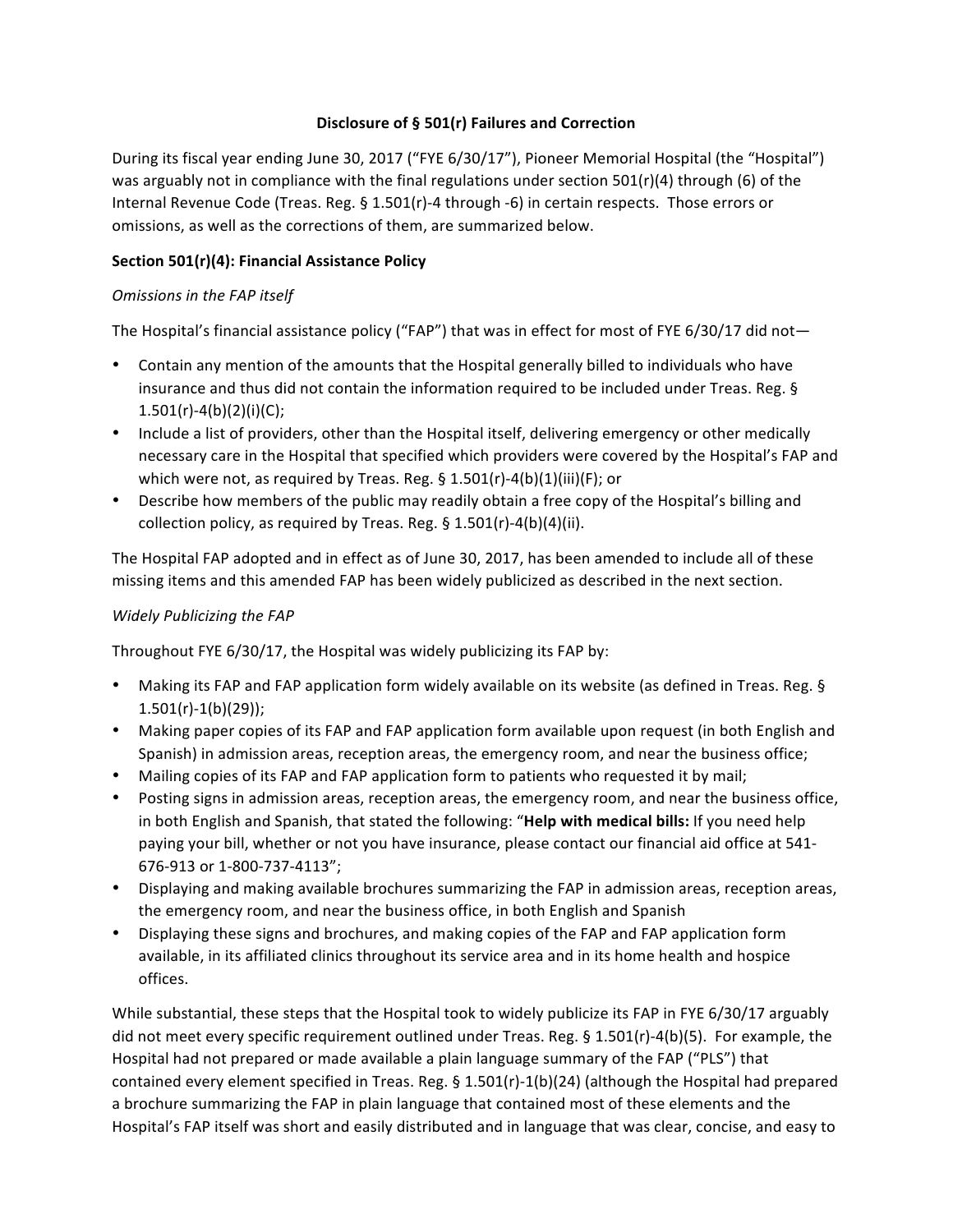understand). In addition, the Hospital did not offer a paper copy of the PLS to patients as part of its intake or discharge process and did not include any notification regarding its FAP on billing statements, as required by Treas. Reg.  $\S$  1.501(r)-4(b)(5)(i)(D).

Beginning on June 30, 2017, the Hospital began widely publicizing its FAP in a manner that remedied all of the aforementioned deficiencies. For one, the Hospital prepared a PLS that meets the requirements of Treas. Reg. §  $1.501(r)-1(b)(24)$  and began making it available in the following ways:

- On the Hospital's website in the manner described in Treas. Reg.  $\S 1.501(r) 1(b)(29)$ ;
- Upon request and without charge, both by mail and in the Hospital's emergency room, admitting and registration areas, and business office and in the Hospital's affiliated clinics throughout its service area; and
- By including a copy of the PLS in discharge packets provided to patients.

The Hospital also began including a conspicuous written notice on its billing statements that informs the recipient that financial assistance is available and about how to obtain more information about the FAP.

Finally, the Hospital is in the process of amending its FAP brochure to contain all of the elements of a PLS specified in Treas. Reg. §  $1.501(r)-1(b)(24)$  and intends to distribute these brochures through city halls, senior centers, and affiliated clinics throughout its service area.

#### Section 501(r)(6): Billing and Collection

In FYE 6/30/17, the Hospital's collection agency engaged in extraordinary collection actions (ECAs) described in Treas. Reg. § 1.501(r)-6(b) to obtain payment for care that had been provided by the Hospital. These ECAs included the reporting of adverse information to credit bureaus and most likely also included legal actions (such as small claims litigation, liens, and wage garnishment).

Before referring any debt to its collection agency in FYE 6/30/17, the Hospital sent out a letter that encouraged the person responsible for paying the bill (the "guarantor") to consider payment options, including the Hospital's "discount program available to lower income households that qualify," and to contact the Hospital if she or he was interested in applying for the program and provided the necessary contact information. If no payment or response was received to this letter, the Hospital would make telephone contact with the guarantor and discuss the possibility of financial assistance arrangements by phone. The Hospital would make multiple attempts to contact the guarantor by phone. If the Hospital were unable to make financial assistance arrangements (or negotiate a promise of payment or payment agreement terms) with the guarantor, it sent the guarantor a final notice letter that explained that his or her account would be transferred to a collection agency ("for legal action to collect th[e] debt") in 14 days if no response/payment were received and/or payment arrangements were not made (the "Final Notice"). If the Hospital received no payment or response to this letter in 7 days, it would make every effort to contact the guarantor by telephone, at home and at work, prior to the final date for payment and a referral to the collection agency.

The Hospitals' collection agency would not have engaged in any ECAs to collect the debts referred to it by the Hospital in FYE 6/30/17 until at least 120 days had elapsed after the Hospital had provided the first post-discharge billing statement for the care at issue. In addition, before engaging in any ECAs, the collection agency sent out an initial notice that would give the debtor 30 days to dispute the debt and, if state law permitted and required it, would notify the debtor that a negative credit report (reflecting on